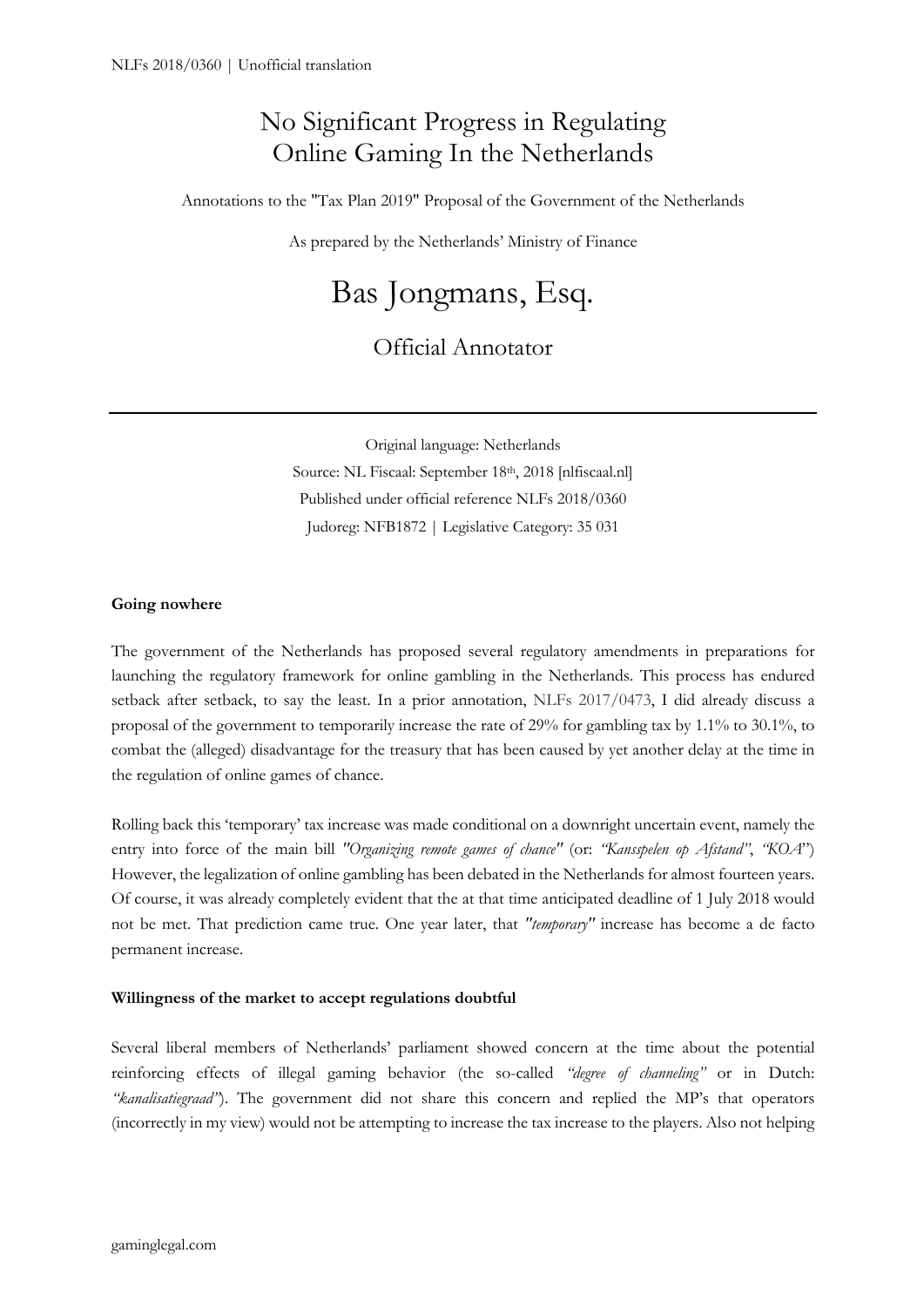is another proposal from the government to make providers of land-based sports betting severally liable for the gaming tax, payable by players.

The willingness of the market to accept the new regulations was already not ideal. By proposing to add even new measures that are unfavorable to operators, it is expected that such level of acceptance shall be significantly lowered even further. [1] Illegal operators might not elect to legally participate.

The amendments are being proposed under the claim that the government is making sure that all types of games of chance shall be treated equally for tax purposes. That does not seem to be a sincere claim, as it is obvious that the changes have been tailored to further consolidate and guarantee the levy and collecting of gaming tax. Yet another proposal, to make the operator the primary taxpayer for gaming tax altogether, makes this even further evident. It is also not in line with the well-voiced principle in parliamentary discussions that the levy of gaming tax is also meant to mitigate unwanted and excessive playing behavior, an important aim of the gaming tax is to 'slow players down' so to speak. By removing gaming taxation on player level, this principle would be abolished, which would be a very bad idea. After all, illegal operators do not have to bother players with any matters of taxation. Although illegal operations are taxable in principle, in practice it is not. A 'win-win' situation for illegal providers and its participants so to speak and thus a very bad and thoughtless idea.

#### **Online Promotional Games of Chance: a dog is a cat**

In yet another proposal, online promotional games of chance would not be regarded as being offered online. That does not seem to make any sense, however it would be the only way, technically for the government, to introduce taxation on this category of games of chance. The proposal boils down to the fact that if games of chance are played via the internet, we will be pretending for tax purposes that they will not to be played via the internet. If it serves its purpose, the Netherlands government is willing to call a dog a cat, so to speak. This will not enhance the quality of any regulatory framework and will, in time, only backfire. Sooner or later, the dog that has for tax purposes been conveniently qualified as a cat, should for other purposes be requalified as a dog again. Making distinctions between online gaming and land-based gaming, in time, will prove not to be sustainable, as the internet is only just one more way of communicating. In essence it does not differ from other methods of communications that were once regarded as state of the art (phone, telex, facsimile). With the 'next thing' also the internet as we know it will become a thing of the past, sooner or later. Ergo, taxation should not be connected to methods of communication as this is at some point is doomed to fail.

#### **Dead on arrival**

How unfortunate it is that such distinction (online or offline) has become the centerpiece of the proposed regulatory framework in the Netherlands for online gambling, as it was designed twelve years ago, which was a very different time and the internet might still have felt relatively new to some of us. I do not see how the proposed framework will be able to compete in a European constellation. For example, in 2018, Malta has executed an impressive overhaul of all gambling legislation, based on the assumption that distinction in